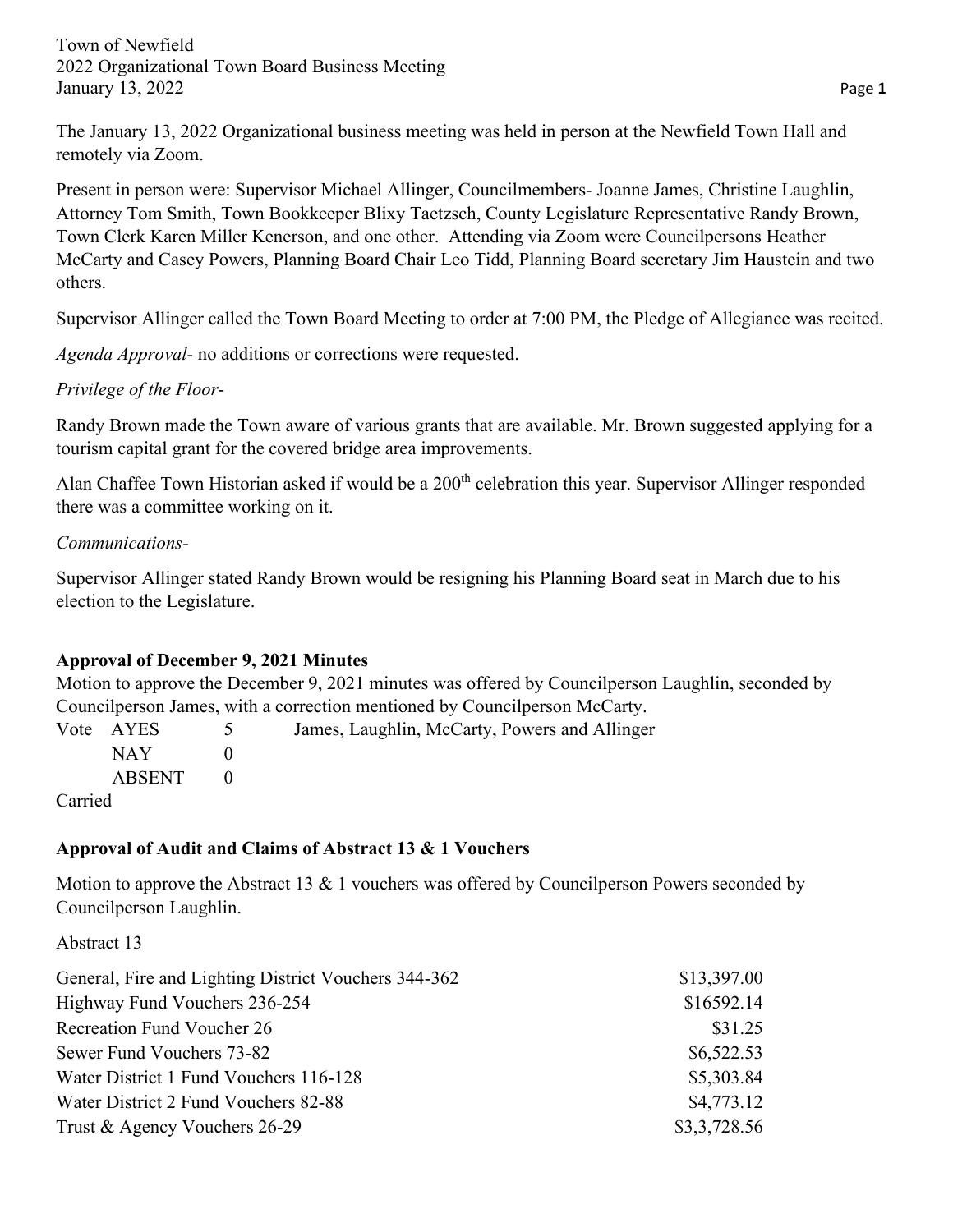#### Abstract 1

| General, Fire and Lighting District Vouchers 1-21, 352-353 | \$139,749.43 |
|------------------------------------------------------------|--------------|
| Highway Fund Vouchers 1-8, 235                             | \$76,262.73  |
| Sewer Fund Vouchers 73-82                                  | \$6,522.53   |
| Water District 1 Fund Vouchers 1 & 77                      | \$370.88     |
| Water District 2 Fund Vouchers 1-2 & 85                    | \$1,755.76   |
| Trust & Agency Vouchers 1-3 & 37                           | \$6,321.48   |

|         | Vote AYES | $\overline{5}$ | James, Laughlin, McCarty, Powers and Allinger |
|---------|-----------|----------------|-----------------------------------------------|
|         | NAY 1     |                |                                               |
|         | ABSENT    |                |                                               |
| Carried |           |                |                                               |

#### **Reports**

*Highway Department-* Highway Superintendent Kevin Berggren was absent due to a water main break.

*Water/Sewer Department*- Water Supervisor Berggren was absent due to a water main break

*Recreation-* Recreation Supervisor Austin Kuczek was absent, his report included that Basketball had started and that practices were taking place at the schools and The Peoples Baptist Church. Kristin Wells has offered to help with the United Way grant. The Recreation Committee will begin meeting again in the coming weeks.

*Code Enforcement*- Code Enforcement Officer Alan Teeter was absent, his report included 8 building permits were issued in December: 1- heat pump, 1 ramp, 1 single family home, 1 deck, 1 addition and 3 reroofs.

*Planning Board*- Leo Tidd reported the Planning Board and interns are working on outreach development with Hamlet Revitalization Project, including discussion regarding parking options for parking at the Covered Bridge Market. Mr. Tidd stated Cornell is being gifted property by the inlet and a 12,000 square foot artist studio project will be submitting an application for Sight Plan Review. The Planning Board continues to working on the Natural Resource Inventory, and will be seeking a new member to fill a vacancy.

*Finance and Personnel*- Bookkeeper Blixy Taetzsch reported the Audit by INSERO will begin January 24<sup>th</sup>. Ms. Taetzsch is currently entering the data for all accounts payable and receivable in order to complete the 2021 transactions. Also reported was the grant activity (the award of the WQIP grand), and the energy study by Taitem Engineering that is being paid for from the Climate Smart grant funds. The Money Market account has been established that was approved at the December Board Meeting. John King has been hired as the Deputy Highway Superintendent.

*Tompkins County Legislature*- Representative Randy Brown reported he has been sworn in as the representative for the Towns of Newfield and Enfield. Representative Brown will be working on the Public Safety,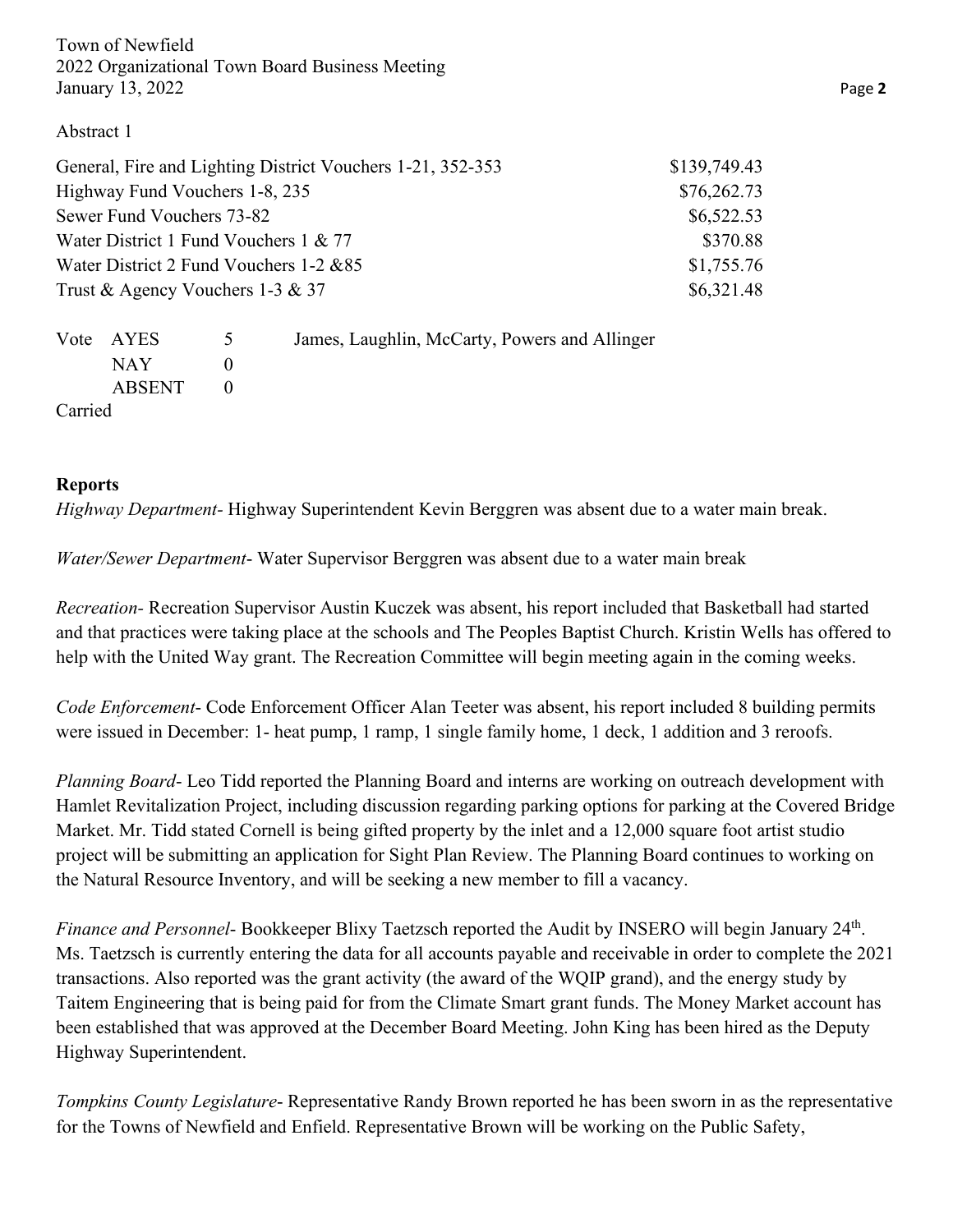Infrastructure, Planning and Environment and CCC sub committees. Mr. Brown stated the county received \$20,000,000 in Rescue Plan funds.

*Hamlet Beautification* – Randy Brown reported the focus areas for 2022 will be the Mill Park, Town Hall, the Welcome sign and Covered Bridge areas. The Girl Scouts will take care of Mill Park again, the Boy Scouts have been approached for the Town Hall and Covered Bridge areas (no reply yet). Mr. Brown spoke of the possibility of hiring a Town Gardener to manage volunteer groups with projects. Mr. Brown also added the vegetable and fruit kit project will be offered again this year.

*Climate Smart Communities*- Councilperson McCarty reported the CSC missed the January deadline for review for the Bronze Certification due to missing two priority actions of the three that are required, they will be completed by the next deadline. The Greenhouse Gas Inventory first draft has been reviewed by the Climate Task Force; the second draft will be provided to the Town Board for review. The Energy Study for Town Buildings will have a site visit on January 13<sup>th</sup> with George Aiken of Taitem Engineering. The Planning Board is working on the Natural Resource Inventory. Jeffner Allen will present again on the Critical Environmental Areas at the January 27<sup>th</sup> work session meeting. Other plans for 2022 include other actions the task force is considering installing electric vehicle stations a waste reduction education campaign and a reuse and repair event.

*EMC*- Michelle Henry reported on the presentation at the EMC meeting. Ms. Henry also commented on the grant availability of a Tourism Grant.

*TCCOG*- Councilperson James reported the energy committee met to decide to continue the committee as the Town of Ithaca has hired David Fine. The Committee will be looking for energy grants and an outline to proceed in the future.

*Supervisor' Report*- Supervisor Allinger reported the Town has been awarded \$377,609 grant for wastewater treatment improvements. Point Broadband customer connections should be happening in February and conduit installation should commence again in the spring. LED Street Lighting Project- NYSEG has received a letter of credit from TSB and check from NYPA, currently waiting for NYSEG to set a closing date to transfer assets to the Town. Annual Court Audit-the Unified Court System has requested the Town conduct an audit of the court. Bookkeeper Taetzsch has been consulted to conduct the audit. County Sheriff Sub-Station- between the Christmas and New Years holiday, Councilperson Laughlin, Bookkeeper Taetzsch and Supervisor Allinger cleared out the storage area in preparation for a Sheriff Sub-Station. Supervisor Allinger will be meeting with Sheriff Osborn on January 13th to look at the space and determine the next steps. County Supplied COVID test kits- almost 220 COVID rapid text kits and 500 N95 masks were provided to the Town from the Tompkins County Health Department. The intent is to reach households that lack resources to otherwise get to a county testing site. The Town has partnered with the Food Pantry to distribute kits and masks. To protect our Town employees each member has been provided with test kits and masks. AOT Annual Meeting and Training will be conducted virtually again this year.

Supervisor Communications- Scott Doyle reached out to the Town regarding funding through FEMA to help land owners who have structures located in floodplains. The Town would need to be involved in an application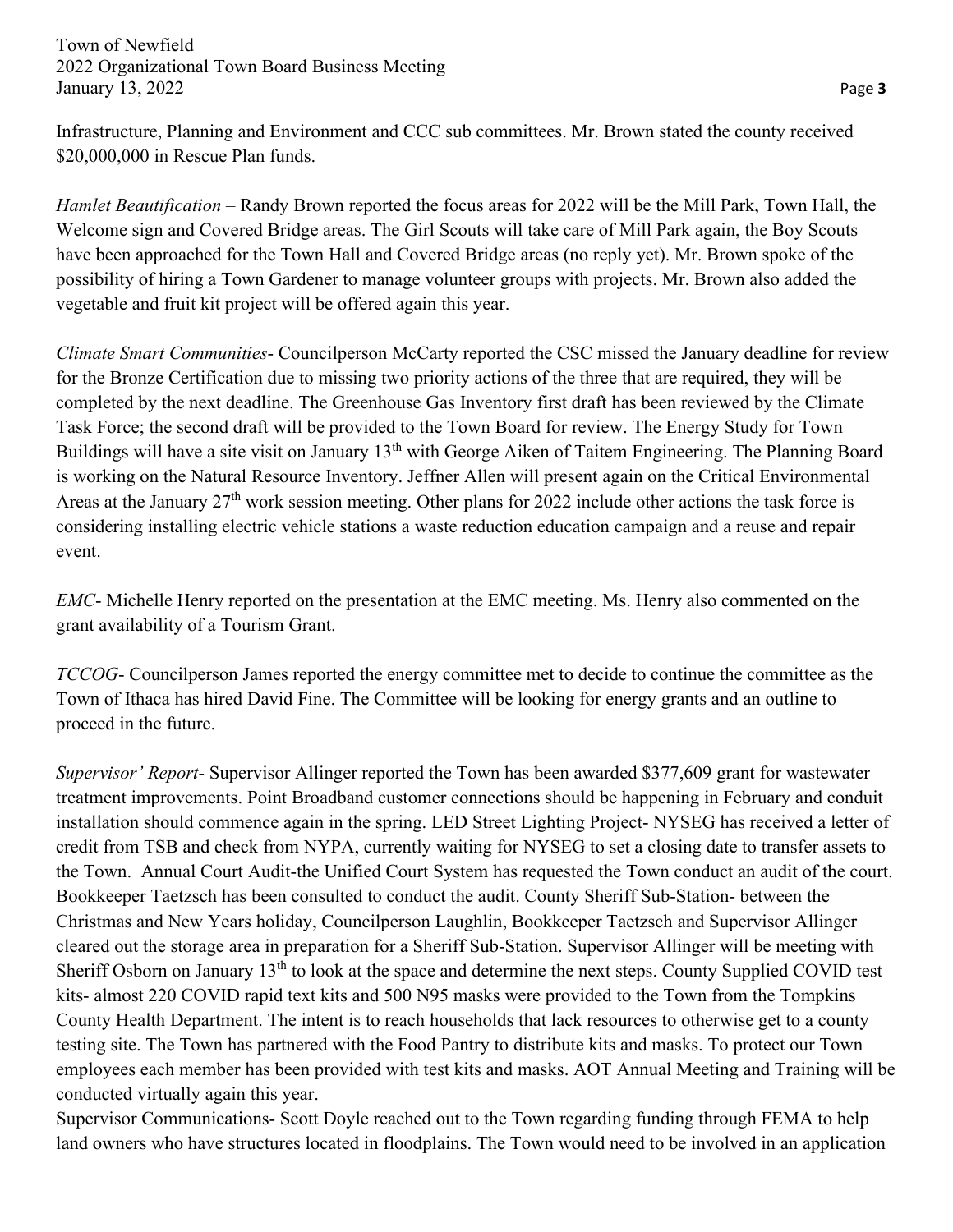to clarify support. CLW I/O request for 2022 dues (\$506 ) has been received and is being processed, as well as CSI annual request for support ( \$6,404).

NYS DOT has informed the Town that the application for the Shelter Valley Road over the West Branch Cayuga Inlet was not selected for funding through the 2021 BRIDGE NY program.

Insurance renewals have been posted in TEAMS.

On January 6<sup>th</sup> the US Department of Treasury released 'final rule" guidance on how ARPA funds may be used. Newfield Old Home Days would like a page on the Town Website to advertise their event.

## **Action Items Approval of the Annual Authorizations**

# **Annual Authorizations 2022**

# \*Resolution 2022-01\_: Dates of Meetings

BE IT RESOLVED, the Regular Monthly Board meetings of the Newfield Town Board will be held on the second Thursday of each month at 7 PM. A second monthly meeting will be held on the 4th Thursday of each month at 7 PM. In accordance with NYS Executive Order 220.1 all meetings during the time of COVID-19 will be held virtually. Information for attending the meetings via Zoom are published on the Town web site. In the event that Executive Order 220.1 is lifted Town Board Meetings will once again be held at the Newfield Town Hall at 166 Main Street, Newfield, NY.

\*Resolution 2022-02\_\_: Media

BE IT RESOLVED the designated news media is advised of the foregoing schedule and meeting notices will be posted, in accordance with the Open Meetings Law, on the Town Clerk's bulletin board and the Town website.

FURTHER RESOLVED the Ithaca Journal, a newspaper regularly published and having general circulation in the Town, is hereby designated as the official newspaper of Town of Newfield and;

FURTHER RESOLVED the Town will post all public notices on the town web site at [www.newfieldny.org](http://www.newfieldny.org/)

#### \*Resolution 2022-03\_: Minutes

BE IT RESOLVED, draft minutes of the Town Board meetings will be produced by the Town Clerk within 14 days of the date of the meeting and sent to Town Board members for approval.

FURTHER RESOLVED in accordance with the Open Meetings Law, draft meeting minutes, clearly labeled with the date and "DRAFT, not yet approved" will be available to the public through the Town Clerk's Office, but not posted on the web site until approved by the Town Board.

# \*Resolution 2022-04\_: Mileage Reimbursement

BE IT RESOLVED mileage at a rate of \$0.585 cents per mile, based on the 2022 IRS standard mileage rate, shall be paid to Town Officials and employees for use of their personal vehicles for Town Business and that such mileage shall be reported on the official town form (available from the Town Clerk).

# \*Resolution 2022-05\_\_: Financial Report

BE IT RESOLVED that an annual financial report be presented to the Town Clerk within 30 days of the end of the fiscal year as required by Town Law Section 29(10). In lieu of the financial report, the Supervisor is hereby authorized to submit to the Town Clerk, within 90 days after the close of the fiscal year, a copy of the annual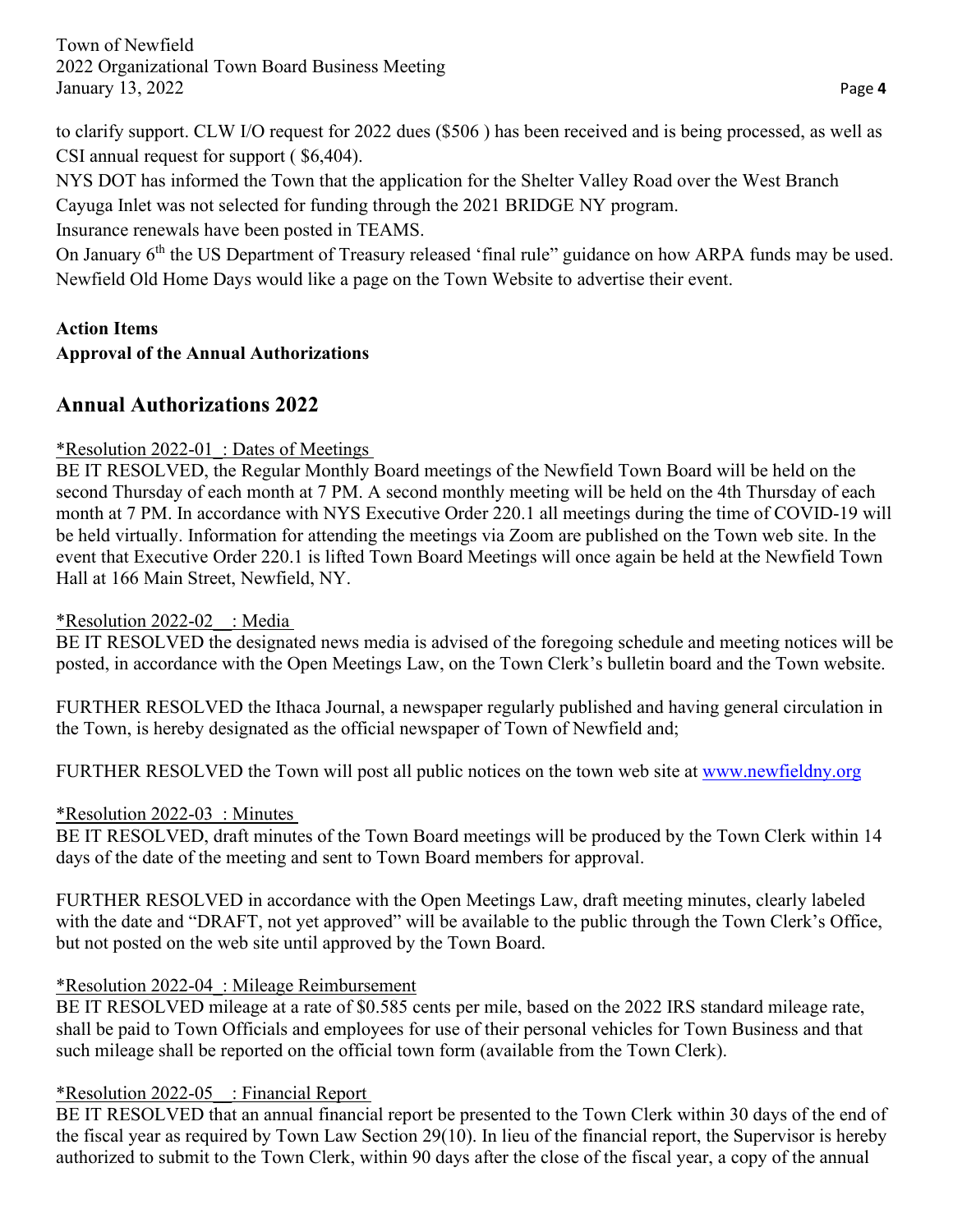update document (AUD) to the State Comptroller, and that the Town Clerk shall cause a summary thereof to be published in accordance with the law (Town Law Section 29(10-a)). If the state comptroller approves a 30- day extension of the AUD, the Supervisor's time for filing a copy of the AUD with the Town Clerk is also extended.

#### \*Resolution 2022-06\_\_: Payroll Administration

BE IT RESOLVED that salaried employee shall be paid on a bi-weekly basis and hourly employees will be paid on a weekly basis.

\*Resolution 2022-07\_\_: Payroll Certification

BE IT RESOLVED that the following employees are hereby appointed or employed in the titles and at the rates of pay as presented in the chart below:

|                | Hourly or       |                        |                                          |           |
|----------------|-----------------|------------------------|------------------------------------------|-----------|
|                | Annual Salary   | <b>Employee Name</b>   | Title of Position Held                   | FT/PT     |
| 1              | \$<br>15,200.00 | Allinger, Michael      | Town Supervisor                          | PT        |
| $\overline{2}$ | \$<br>3,400.00  | Berggren, Brandee      | Cleaner                                  | PT        |
| 3              | \$<br>95,880.00 | Berggren, Kevin        | Highway Superintendent/Water/Sewer       | <b>FT</b> |
| 4              | \$26.49/hour    | Brazo, Chad            | Motor Equipment Operator                 | FT        |
| 5              | \$16.30/hour    | Bushey, Lana           | Deputy Town Clerk                        | PT        |
| $\sqrt{6}$     | \$26.49/hour    | Carpenter, Jack        | Motor Equipment Operator                 | FT        |
| 7              | \$<br>15,300.00 | Greener, William       | Town Justice                             | PT        |
| 8              | \$26.49/hour    | Hart, Shannon          | Motor Equipment Operator                 | <b>FT</b> |
| 9              | \$<br>2,600.00  | Haustein, James        | Typist                                   | PT        |
| 10             | \$<br>3,060.00  | James, Joanne          | Town Councilperson                       | PT        |
| 11             | \$27.25/hour    | King, John             | Deputy Highway Superintendent            | FT        |
| 12             | \$18.70/hour    | Kuczek, Austin         | Recreation Supervisor                    | PT        |
| 13             | \$<br>3,570.00  | Laughlin, Christine    | Town Councilperson and Deputy Supervisor | PT        |
| 14             | \$<br>3,060.00  | McCarty, Heather       | Town Councilperson                       | PT        |
| 15             | \$<br>42,950.00 | Miller-Kenerson, Karen | Town Clerk/Water and Sewer Billing       | FT        |
| 16             | \$16.50/hour    | Petito, John           | Court Clerk                              | PT        |
| 17             | \$<br>3,060.00  | Powers, Kathleen       | Town Council                             | PT        |
| 18             | \$26.99/hour    | Redman, Sean           | Motor Equipment Operator/Water/Sewer     | FT        |
| 19             | \$26.49/hour    | Reed, Charles          | Motor Equipment Operator                 | FT        |
| 20             | \$13.20/hour    | Rumsey, Jennifer       | School Crossing Guard                    | PT        |
| 21             | \$26.49/hour    | Seamon, Kenneth        | Motor Equipment Operator                 | FT        |
| 22             | \$26.49/hour    | Sidle, Mark            | Motor Equipment Operator                 | FT        |
| 23             | \$16.30/hour    | Smith, Linda           | Typist                                   | PT        |
| 24             | \$<br>31,140.00 | Taetzsch, Blixy        | Bookkeeper to the Supervisor             | PT        |
| 25             | \$23.50/hour    | Teeter, Alan           | <b>Enforcement Officer</b>               | PT        |
| 26             | \$16.00/hour    | Torbitt, Lisa          | Court Clerk                              | PT        |

#### \*Resolution 2022-08\_\_: Financial Institutions

BE IT RESOLVED the Tioga Savings Bank is designated as depository, in which the Supervisor, Town Clerk, Justices, and other employees by virtue of their offices, shall deposit all monies coming into their hands and,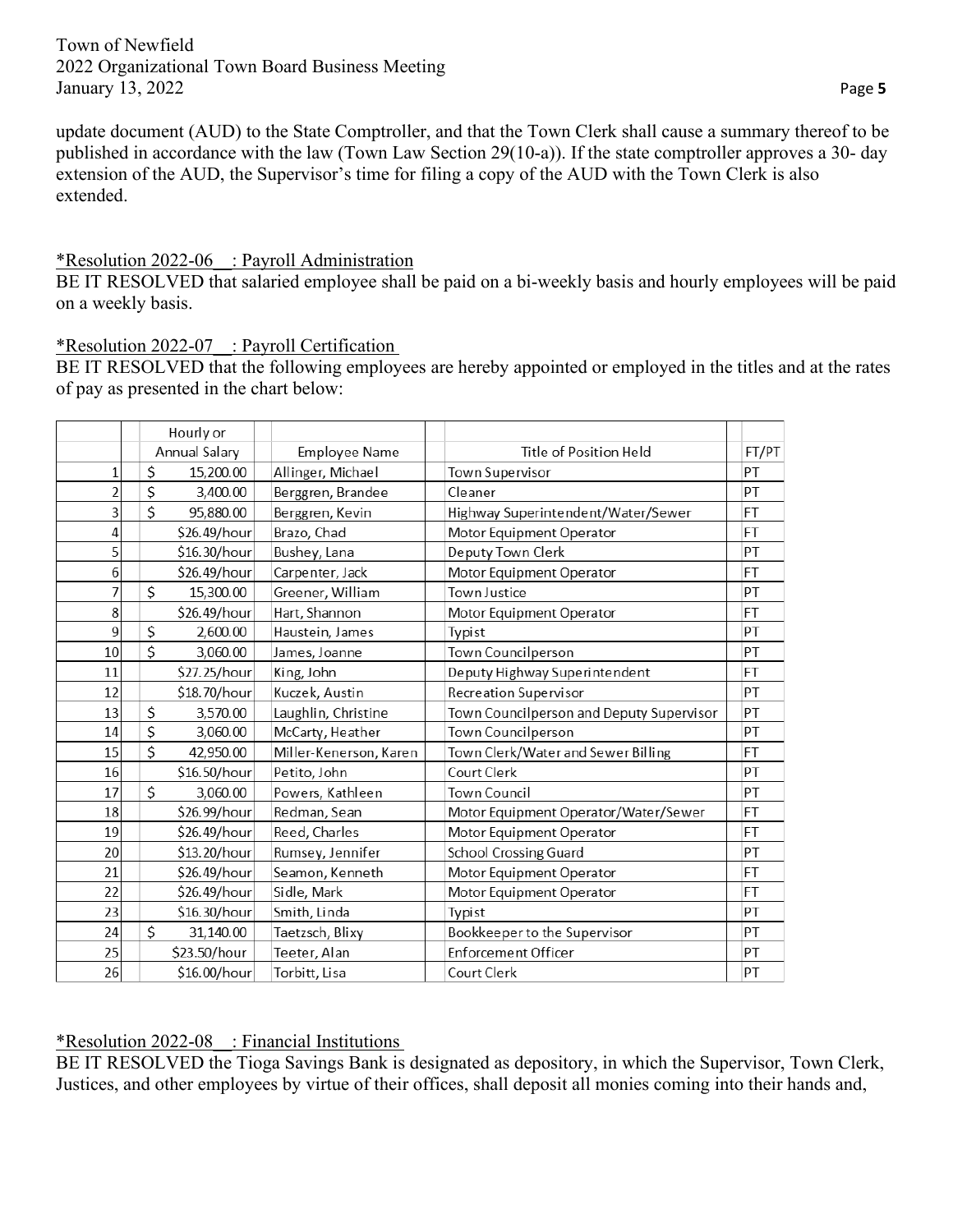FURTHER RESOLVED the Town investments can be made at other banks and institutions as outlined in the Towns investment policy. The Town investment policy shall be reviewed and approved by the Town Board periodically and revised, as necessary.

# \*Resolution 2022-09\_\_: Signature Authority

BE IT RESOLVED that Town Supervisor Michael Allinger shall continue to have check signing privileges for all accounts and Deputy Supervisor Christine Laughlin shall remain as a check signer for all accounts in the absence of the Town Supervisor.

### \*Resolution 2022-10\_\_: Payment of Expenses

BE IT RESOLVED that the Town Clerk will prepare and submit for review and approval a monthly abstract of payments to the Town Board. All time sensitive recurring expenses, such as utility bills, if payable due date is prior to the regular monthly Board Meeting, will be paid by the due date and included in the monthly abstract.

### \*Resolution 2022-11 : Financial Audit

BE IT RESOLVED that the Town Board will engage INSERO an independent audit firm to perform an audit of the 2021 financials of the Town, and be it FURTHER RESOLVED that the Bookkeeper to the Supervisor will perform an audit of the 2021 financials for the Town Court.

### \*Resolution 2022-12\_: Appointments

BE IT RESOLVED that the Town Board makes the following appointments for 2022:

- Town Historian Alan Chaffee
- Town Planning Board Leo Tidd, Randy Brown, James Haustein, Brenda Lapp, and Justin Chandler
- Planning Board Chair Leo Tidd
- Clerk for the Planning Board Jim Haustein
- Town Representative to the Greater County Municipal Health Insurance Consortium Christine Laughlin.
- Town Representative to the Tompkins County Council of Governments Board Joanne James
- Water and Sewer Operation and Maintenance Supervisor Kevin Berggren
- Water and Sewer Billing Karen Miller-Kenerson
- Tax Collector- Karen Miller-Kenerson
- Town of Newfield Representative to Tompkins County Youth Partnership-Austin Kuczek
- Voting Delegate to the Association of Towns Michael Allinger
- Representative to Tompkins County Environmental Management Council Michelle Henry
- Representative to Cayuga Lake Watershed Intermunicipal Organization (CLW I/O) Michael Allinger, alternate Michelle Henry
- Code Officer Alan Teeter
- Stormwater Officer Alan Teeter
- Representative to Tompkins County Stormwater Coalition Alan Teeter
- Junk Code Enforcement –
- Transportation Council (ITCTC) Policy Committee Michael Allinger
- Transportation Council (ITCTC) Planning Committee Kevin Berggren (may be delegated to
- Planning Board representative depending on agenda topics)
- Fair Housing Officer Heather McCarty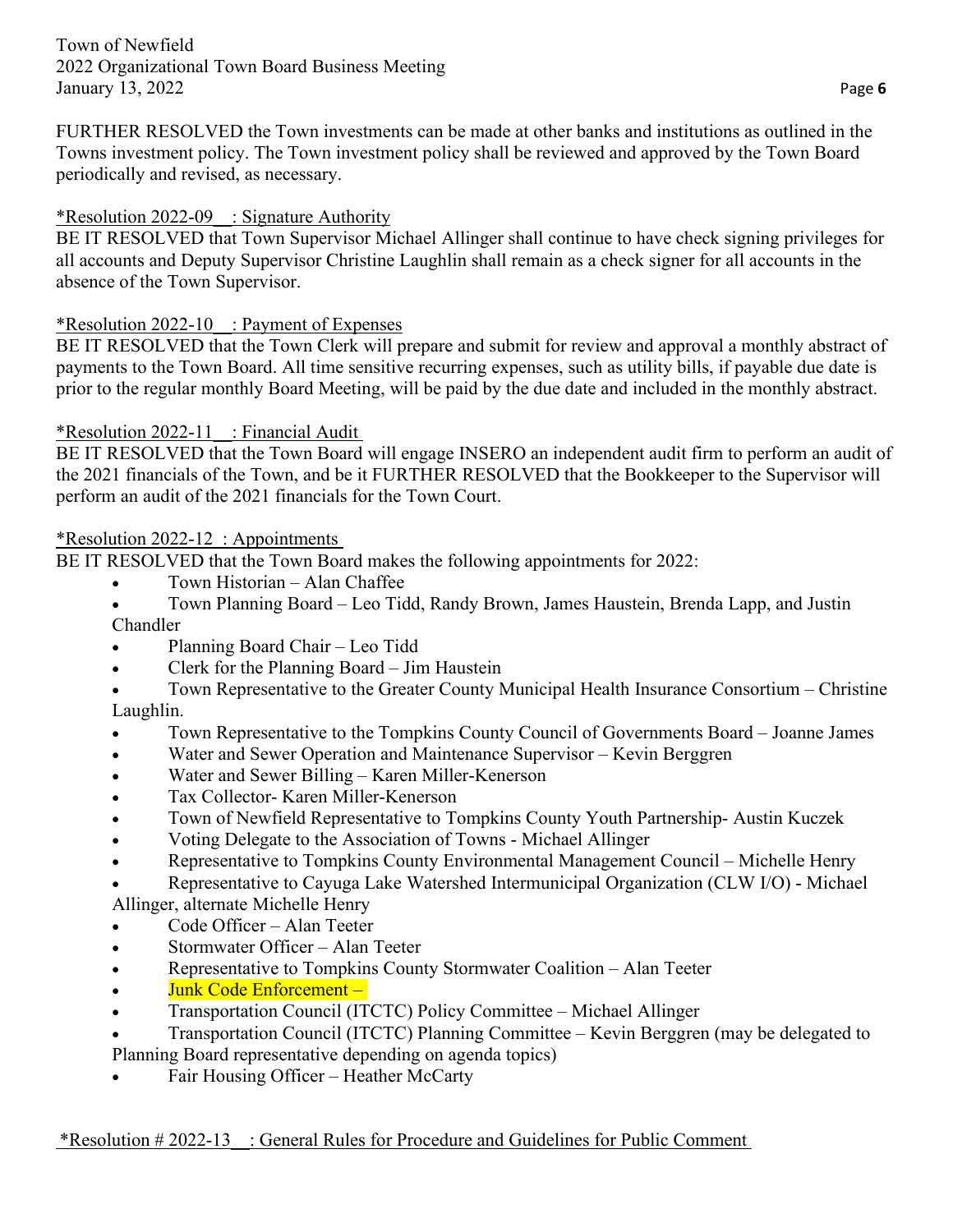RESOLVED, in an effort to foster an orderly meeting process, the following rules and guidelines will be used and enforced at all Town Board meetings:

#### **GENERAL GUIDE FOR PROCEDURE**

- The Supervisor shall preside at meetings. In the Supervisor's absence the Deputy Supervisor shall preside.
- The presiding officer may debate, move, and take other action that may be taken by other members of the Board.

• Board members are not required to rise but must be recognized by the presiding officer before making motions.

• A member, once recognized, shall not be interrupted when speaking unless it is to call him/her to order. If a member, while speaking, be called to order, according to the agreed upon purposes set forth in this resolution, they shall cease speaking until the question of order is determined by vote of the entire board. If determined to be in order, they shall be permitted to proceed.

• For purposes of process, organization, and legal requirements, parliamentary procedure will guide the Town Board in its work.

- There is no limit to the number of times a member may speak on a question.
- Motions to close or limit debate may be entertained but shall require a two-thirds vote.

# **GUIDELINES FOR PUBLIC COMMENT**

The public shall be allowed to speak only during the Public Comment / Privilege of the Floor period of the meeting or at such other time as a majority of the Board shall allow.

- Speakers may stand at their seats if they are able.
- Speakers must give their name, address and organization, if any.
- Speakers must be recognized by the presiding officer.
- Speakers must limit their remarks to 3 minutes on a given topic.
- Speakers may not yield any remaining time they may have to another speaker.
- Board members may, with the permission of the Supervisor, interrupt a speaker during their remarks, but only for the purpose of clarification or information.
- All remarks shall be addressed to the Board as a body and not to any member thereof.
- Speakers shall observe the commonly accepted rules of courtesy, decorum, dignity and good taste. Interested parties or their representatives may address the Board by written communication at any time.

#### \*Resolution  $\# 2022-14$ : Department Hours

RESOLVED, the Town Board hereby establishes the work hours of the:

• Highway Department Summer Hours to be from 6:00 AM to 4:00 PM, Monday through

Thursday and October through Memorial Day- Monday through Friday 7:00 AM to 3:30 PM.

• Town Clerk to be January 2022: Monday through Friday 8:00 a.m. to 4:00 p.m. and Saturday 9:00 a.m. to 12 noon. Remaining 2022 hours: Monday through Thursday: 8:00 AM to 4:00 PM. and Friday 8:00 AM to 1:00 PM.

• Code Enforcement Office to be from 2:00- 4:00 PM Monday and Wednesday, Friday 10:00 AM to 12:00 PM.

• Town Court to commence Wednesdays at 5:30 PM- Pre-trials first and third Wednesday of every month at 5:30 PM, unless it is a holiday. Court Clerk Hours are Monday through Thursday: 10:00AM to 4:00 PM. Note: these hours are subject to limitations imposed by COVID-19.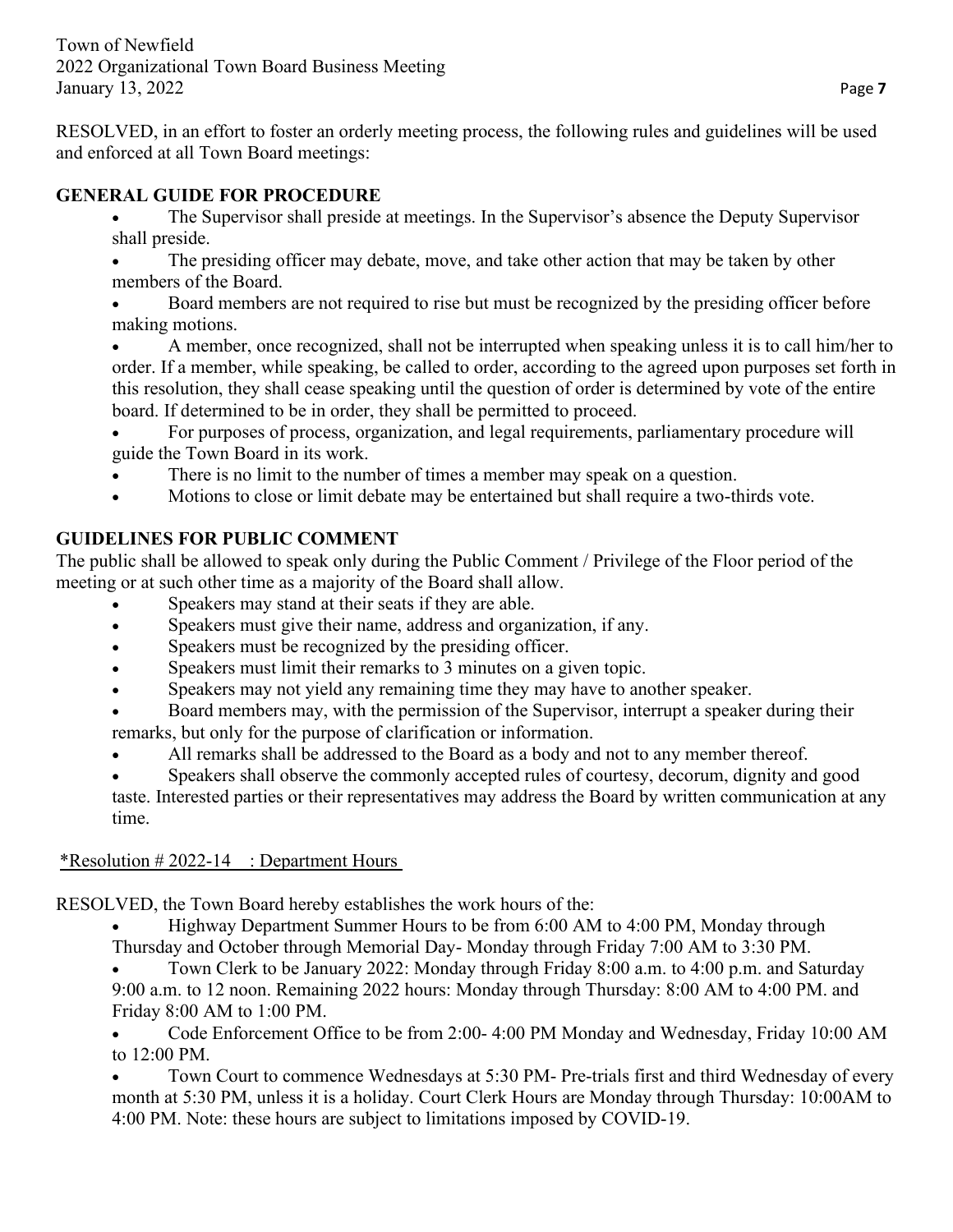#### \*Resolution #2022-15\_\_: Town E-Mail Accounts

RESOLVED, the Town Board has official e-mail accounts for all Town employees and elected officials for use in their official capacities. These e-mail accounts will be connected to our official website domain, newfieldny.org. Ownership of and access to these communications will be with the Town of Newfield. All employees and elected officials will set up accounts with Michael Allinger, Town Supervisor, and use their account for Town business after it is set up for as long as they work for or serve the Town of Newfield.

#### \*Resolution #2022-16\_\_: Management of Town Website, Emails, and Hosting

WHEREAS the Town of Newfield utilizes the town website for most communications and information presentation to the public, and;

WHEREAS the Town of Newfield utilizes designated town email addresses for communication with the public and within the offices of the Town, and;

WHEREAS the Town of Newfield purchases and manages a hosting service for website and email management and hosting, and;

RESOLVED, these tasks will be managed and delegated under the office of Town Supervisor.

\*Resolution 2022-17\_\_: Shared Services

BE IT RESOLVED that the Town Highway Department is authorized to perform in-kind services for the Newfield School District, fuel costs shall be reimbursed by the District to the Town.

# \*Resolution 2022-18\_\_: Procurement Policy

BE IT RESOLVED that the Town Procurement policy as adopted in 2020 is the ruling document for purchases. The Highway Superintendent shall purchase salt, gas, diesel fuel, and tires on State or County bid.

# \* Resolution 2022-19 : Town Board Member Liaisons

BE IT RESOLVED that the Town Board makes the following liaison appointments and requests that each appointee report to the Town Board at least annually:

- A. Highway Department Michael Allinger
- B. Personnel Blixy Taetzsch
- C. Planning Board Michael Allinger
- D. Fire Department Michael Allinger
- E. Town Court Blixy Taetzsch
- F. Agricultural Committee Christine Laughlin
- G. Town Hall Maintenance Michael Allinger
- H. Climate Smart Communities Heather McCarty and Casey Powers
- I. Records Advisory Board Blixy Taetzsch and Michael Allinger
- J. Safety Committee C. Laughlin
- K. Union negotiations  $n/a$  in 2022

# \* Resolution 2022-20 : Gatekeeper

WHEREAS the Town Board is the Executive body charged with speaking and acting on behalf of the Town, unless such powers are specifically delegated by resolution to the Supervisor or to another individual,

BE IT RESOLVED that effective immediately it is required policy in the Town of Newfield that any application (full or partial, new or revised) for grant funding or financing, or request for evaluation of funding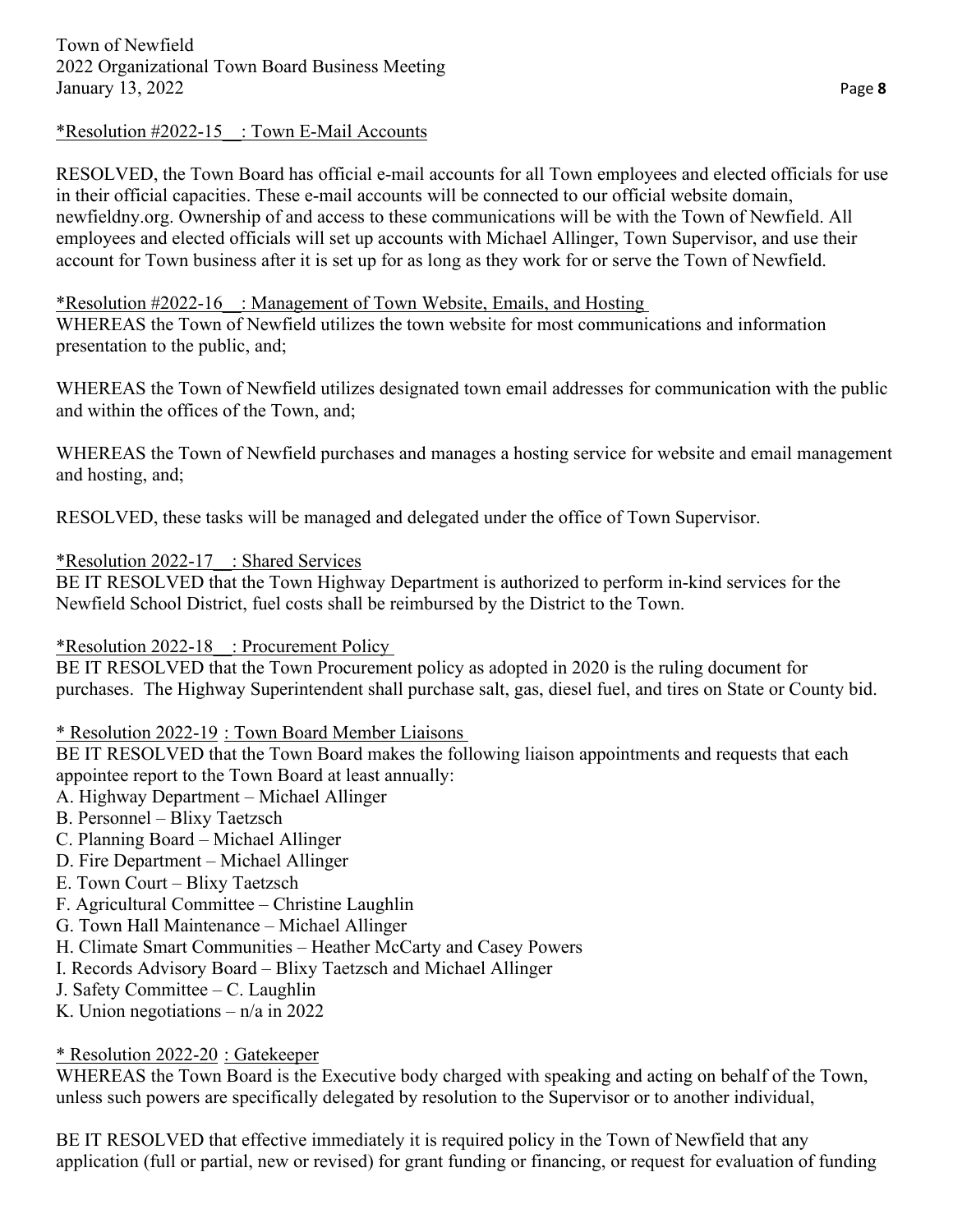potential, or any request for review or approval of any project proposed by the Town of Newfield to any government agency or other entity external Newfield Town government be approved by the Town Board before it is submitted to the appropriate agency. It is also hereby the policy of the Town of Newfield that a copy of this resolution will be provided to any engineering or other consulting firm engaged by the Town, at the time a contract is signed. This resolution hereby supersedes all previous Town Board resolutions which may be interpreted as giving the Supervisor, any other member of the Town Board, Highway Superintendent, or professional contracted with by the Town of Newfield the authority to make applications (full or partial) for grants, loans, or any other type of project financing, make contractual commitments (verbal or written) on behalf of the Town, or otherwise act in any legal or official capacity on behalf of the Town of Newfield. All Town Board members including the Supervisor shall identify whether they are speaking by authority of the Board or as an individual when talking to third parties.

THE TOWN BOARD FURTHER RESOLVES that the organizational meeting of the Town Board each January, all resolutions passed from this date forward authorizing the Supervisor, individual Town Board members, or any other agents or consultants of the Town to act on behalf will be reviewed. The Supervisor shall provide copies of all such resolutions in effect to seated and incoming Town Board members at least two weeks prior to such meeting.

### \* Resolution 2022-21 : Policies

BE IT RESOLVED that the Town of Newfield has adopted policies for a Code of Ethics, social media, Personnel and Benefits, Procurement, Claims, Meeting Rules and Procedures, Investment, Alcohol and Controlled Substance Testing, Planning Board Attendance and Sexual Harassment Training. The Town Clerk shall provide to each newly elected official and to any other elected or appointed official or employee these policies, and any other planning documents or local laws upon request and these documents shall be also be maintained on the internal part of the town website. Each employee and elected or appointed official shall sign the Town of Newfield Employee Handbook Acknowledgement form within a month of taking office or being employed to document that they have reviewed and understand the policies.

# \* Resolution 2022-22 : Gifts

BE IT RESOLVED that in accordance with the New York State Constitutional prohibition against gifts by municipalities as described in Article III, Section 1, the Town of Newfield will not give donations, or other gifts of recognition for service (retirement, annual appreciation, or otherwise) to any organizations, volunteers, or other individuals in the employment of the Town or otherwise providing service to the Town or the community. The Town may, however, hold recognition events and provide refreshments.

#### \* Resolution 2022-23 : Mandatory Justice Schooling

RESOLVED, that the Justices be authorized to attend training schools during the year and will be reimbursed for approved expenses provided the funding is available.

#### \* Resolution 2022-24 : Vehicle Benefit

RESOLVED, that because the Highway Superintendent and Water District Operator are on call 24 hours a day, seven days a week, the Newfield Town Board authorizes the use of town vehicles for travel to and from work, provided they are not used for more than incidental personal use. Mileage should be recorded and submitted to the Town Clerk annually.

\* Resolution 2022-25 : Attendance at Newly Elected Town Officials Training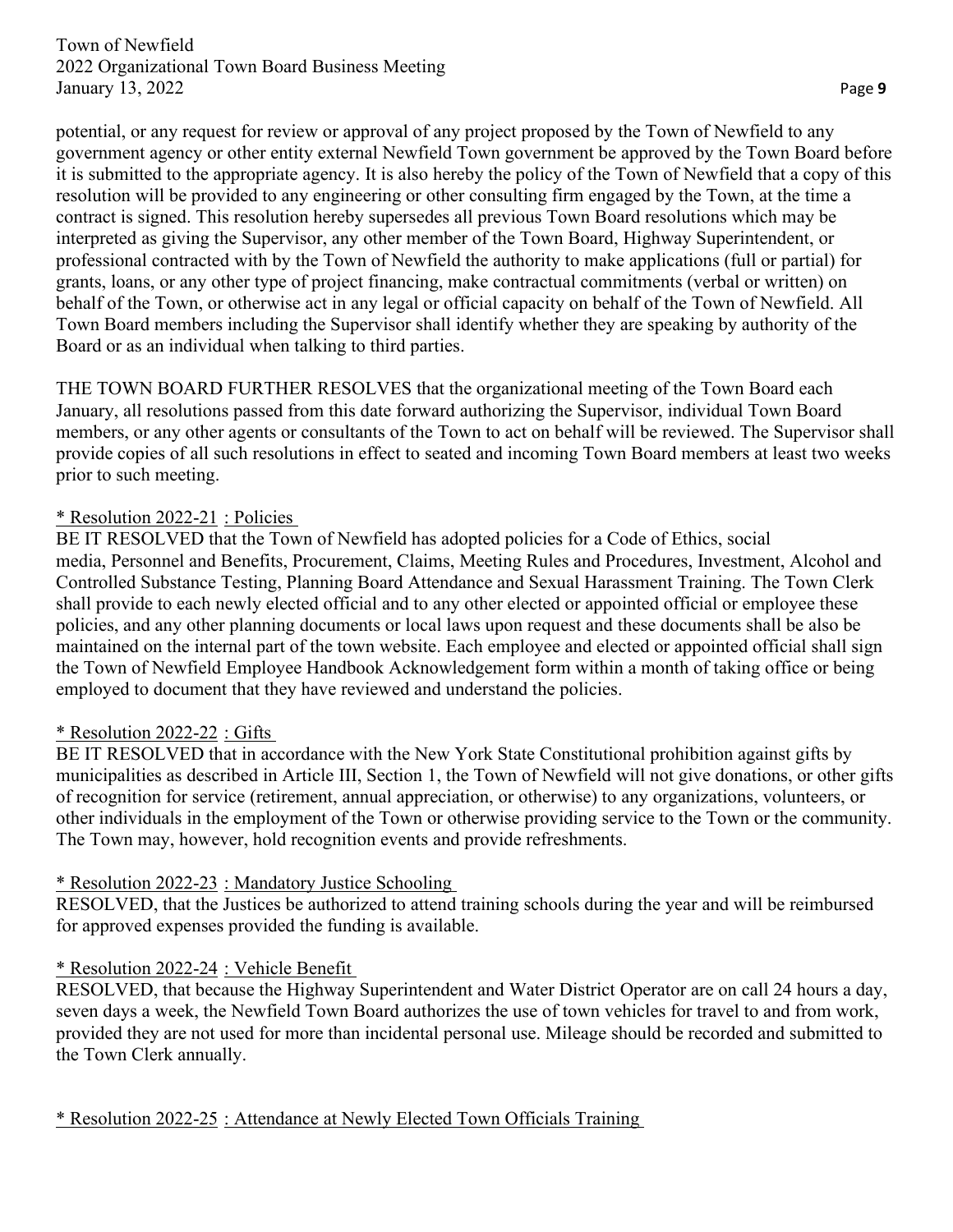WHEREAS the Town of Newfield values training opportunities for Town officials, and;

WHEREAS new Town Board members will benefit from the Office of State Comptroller Newly Elected Town Official training, therefore be it

RESOLVED that the Newfield Town Board authorizes attendance and funding for Councilperson [name] to attend the OSC training for Newly Elected Town Officials.

\* Resolution 2022-26 Appointment of Delegates to NYS Association of Towns (AOT) Annual Meeting and Approval of Funding for Attendance

WHEREAS, the Town of Newfield is a member of the Association of Towns of the State of New York, and;

WHEREAS, the Annual Business Session is being held virtually on February 23, 2022, and; WHEREAS, G. Michael Allinger will attend the Association of Towns Annual Meeting, now therefore be it;

RESOLVED that G. Michael Allinger be duly designated as the Town of Newfield delegate and Heather McCarty as alternate in the absence of G. Michael Allinger, to the NYS Association of Towns Annual Meeting on February 23, 2022 and to cast the vote for the Town of Newfield, pursuant to Section 6 of Article III of the Constitution and Bylaws of said Association, and;

RESOLVED, the Newfield Town Board authorizes attendance and funding for G. Michael Allinger and Heather McCarty to attend the AOT Annual Meeting.

Motion to approve the Annual Authorizations of Resolutions 1- 26 was offered by Councilperson James, seconded by Councilperson Powers.

|                           | Vote AYES          | $\sim$ 5 | James, Laughlin, McCarty, Powers and Allinger |
|---------------------------|--------------------|----------|-----------------------------------------------|
|                           | NAY NATURAL SEPERT |          |                                               |
|                           | ABSENT             |          |                                               |
| $C_{\alpha \text{triad}}$ |                    |          |                                               |

Carried

*Approval of the 2022 Fees for Services*

Motion to approve the 2022 Fees for Services was offered by Councilperson Powers seconded by Councilperson McCarty.

|         | Vote AYES | $\sim$ 5 | James, Laughlin, McCarty, Powers and Allinger |
|---------|-----------|----------|-----------------------------------------------|
|         | NAY 1     |          |                                               |
|         | ABSENT    |          |                                               |
| Carried |           |          |                                               |